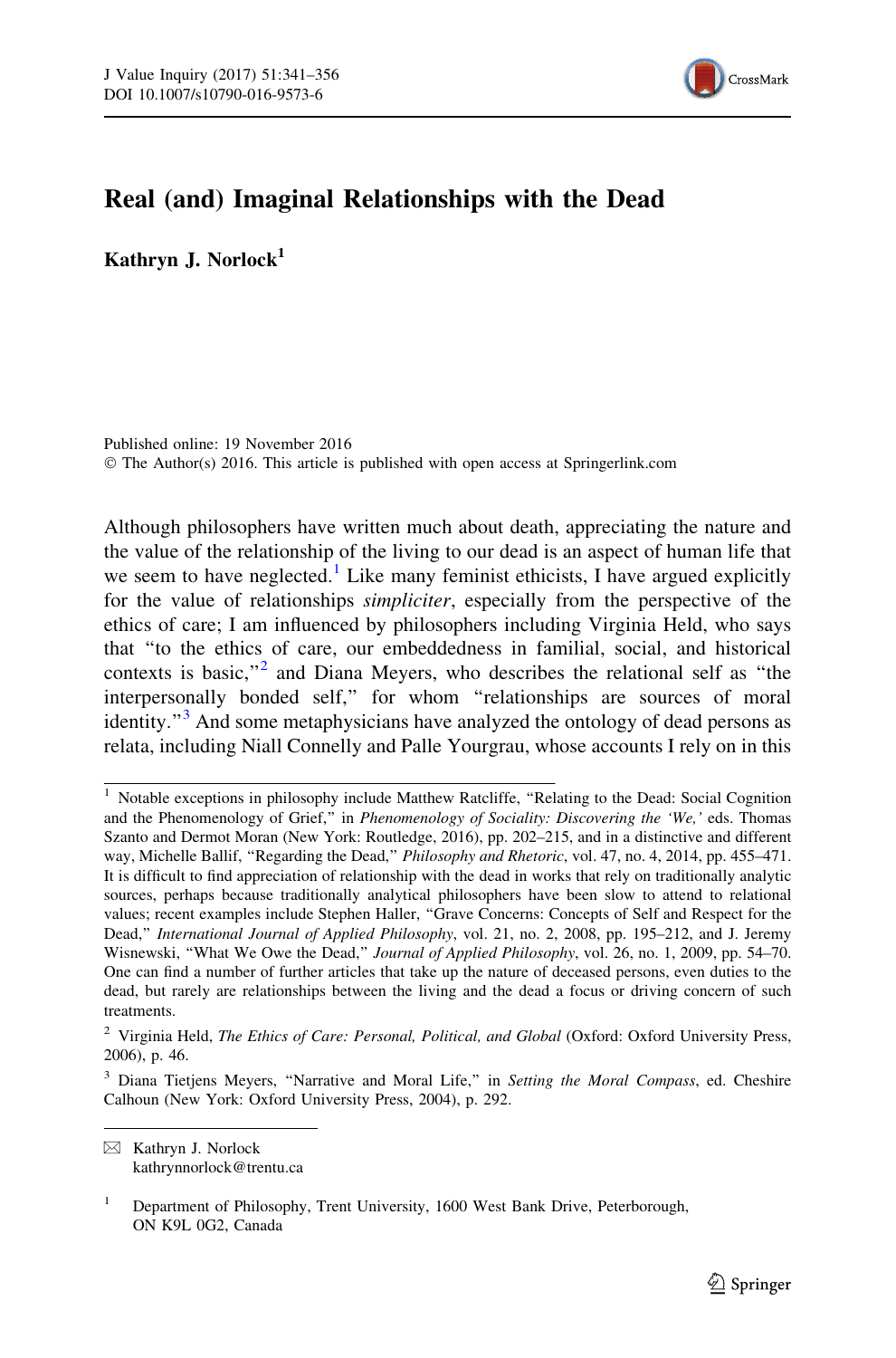essay and who argue that the dead stand in real, not merely imaginary, relationships to the living; as Yourgrau states, ''Talk of the dead is of an entirely different order from, say, talk of the tooth fairy,'' and he energetically rejects the idea that the dead, once gone, are merely memories and impressions.<sup>4</sup> Yet it is difficult to find work interrelating the efforts of metaphysicians and ethicists, especially when attempting to settle questions in ethics, such as whether one can forgive the dead, or whether one must respect the wishes of the dead or honor their memories.<sup>5</sup>

Obstacles to interrelating such accounts may include the commitments of some ethical theorists to focus on reciprocity or mutuality; Nel Noddings, for example, emphasizes that ''there is, necessarily, a form of reciprocity in caring,'' and approvingly cites Martin Buber's statement that "relation is reciprocity."<sup>6</sup> Relatedly, Kim Atkins argues against the possibility of forgiving the dead, on the grounds that relationships entail something like Aristotelian friendship, ''mutuality rather than something brought about solely by the action of an individual. $\cdot$ <sup>7</sup> In this essay, I am sympathetic to relational accounts of moral processes as more than the internal mental representations of an individual. I agree that moral relationships and personal relationships are meaningful things that exceed individualistic accounts of intentional actions or internal thoughts. However, as I show in what follows, I am persuaded by work in metaphysics, work in philosophy of memory as advanced by Sue Campbell, and work in philosophical and psychological literature on bereavement, that the relationships bereaved persons may maintain with the dead are meaningful even when they are no longer reciprocal, and not merely limited to past impressions. As philosopher Matthew Ratcliffe argues eloquently, ''The sense of being rooted in a meaningful world depends not just upon an isolated self and its projects but upon relations with particular others,'' and some experiences of grief at the absence of those with whom one's relationship was meaningful ''may continue to be experienced as mattering in the ways they do in the light of how one once related to S and, indeed, how one continues to think about and relate to  $S^{8}$ . Helpfully for my purposes, Ratcliffe observes, ''One might think… that full acknowledgement of S's absence implies the impossibility of relating to him. But, interestingly, some narratives of grief suggest otherwise.<sup>"9</sup> This paper endeavours

<sup>&</sup>lt;sup>4</sup> Palle Yourgrau, "The Dead," The Journal of Philosophy, vol. 84, no. 2, 1987, p. 86.

<sup>&</sup>lt;sup>5</sup> Of course, one can find philosophical work from ancient philosophy right up to the present regarding whether or not the dead can be harmed or happy, but most such work assesses more individualistic considerations such as whether a dead person has rights against others, interests that can be harmed, or a trustee obligated to carry out fiduciary duties. My concerns are rather more focused on how and whether we survivors think about our relationships to those who have died, an aspect of moral life not generally discussed in the literature on the harm or happiness of the dead.

<sup>&</sup>lt;sup>6</sup> Nel Noddings, *Caring: A Relational Approach to Ethics and Moral Education*,  $2^{nd}$  ed, updated (Berkeley and Los Angeles: University of California Press, 2013), p. 71, p. 73; Martin Buber, I and Thou, trans. Walter Kaufmann (New York: Charles Scribner's Sons, 1970), p. 60.

<sup>&</sup>lt;sup>7</sup> Kim Atkins, "Friendship, Trust, and Forgiveness," Philosophia, vol. 29, no. 1, 2002, p. 111. More recently, Charles Griswold observes that in the ''ideal context, forgiveness requires reciprocity;'' although he later sketches an account of forgiving the dead in nonideal situations, he does not.

<sup>8</sup> Ratcliffe, ''Relating to the Dead,'' p. 206, 207.

 $9$  Ibid., p. 210.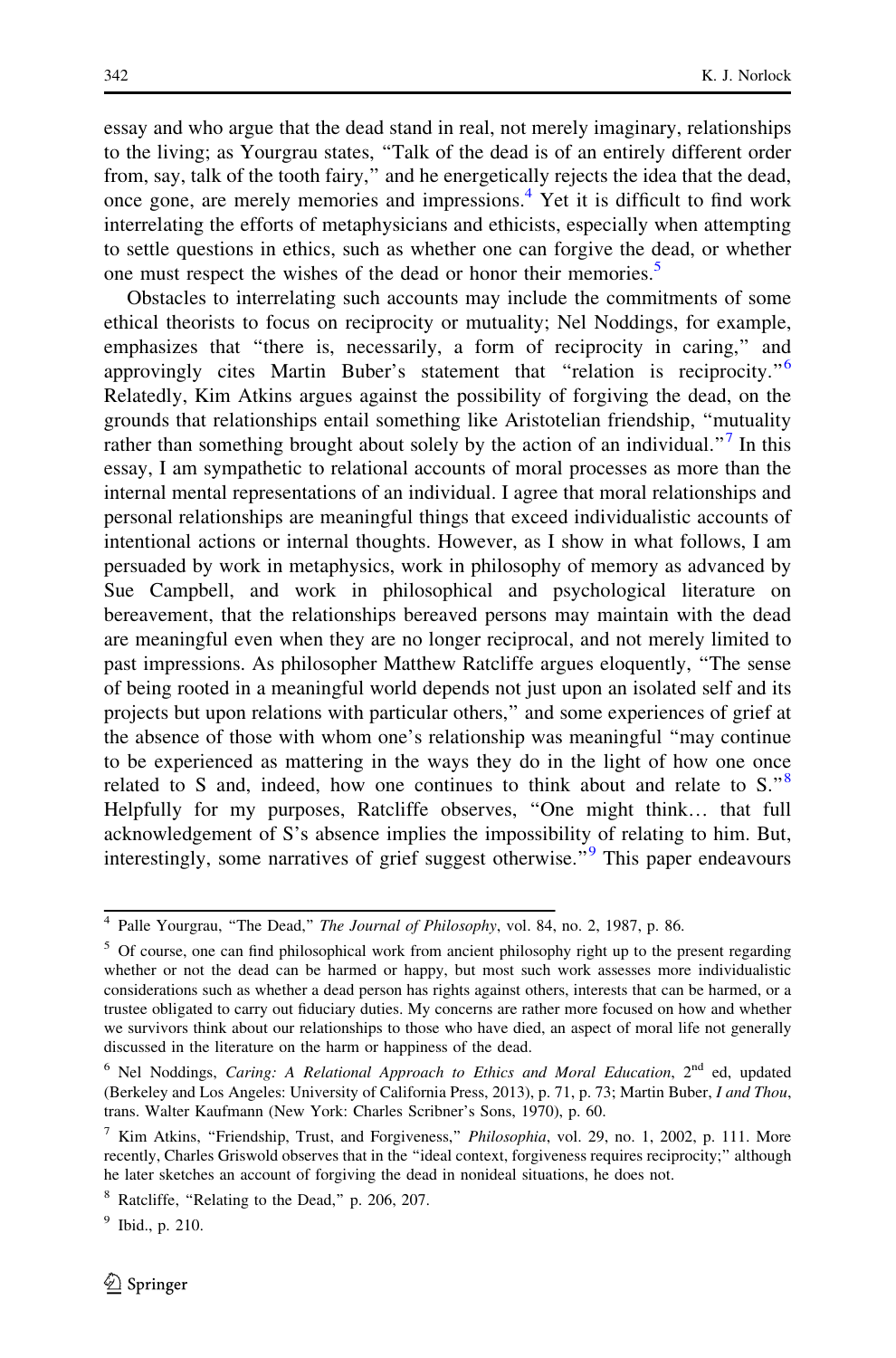to provide philosophers further reasons to reject impossibility with respect to relationships between the living and the dead.

Accounts of the sorts of relationships in which I am interested bear some similarities to what some bereavement counselors call *imaginal relationships* with the dead. The concept of imaginal relationships ought to be more familiar to philosophers who deliberate about relationships between the living, as well. An understanding that some, and not all, imaginal relationships are merely imaginary while some, and not all, imaginal relationships are continuous with relationships of reciprocity better informs descriptive accounts of relationships that matter to us personally, and provides clearer meta-ethical bases for philosophers' ethical recommendations with respect to our dead.<sup>10</sup> Whether and when to tell your children about your deceased abusive parent, whether and how to write to the surviving kin of an acquaintance who died, and how and why to forgive one's deceased wrongdoer, raise complex questions as to what it means to have a relationship at all. In this essay, I advocate attention to psychologists' conceptual analyses of imaginal relationships in order to clarify that relationships between living entities include imaginal content that endows our relationships with moral import and meaningfulness, and therefore, relationships can continue after one of the relata has died, when the survivor continues to relate to the dead in imaginal ways. Real relationships are not limited to those of reciprocity between the living.

It is important that philosophers affirm, more clearly than we have, that for metaethical and ethical reasons we can maintain ongoing, meaningful, valuable relationships with deceased others. I suggest that attending to psychologists' insights regarding imaginal relationships with our dead assists in the project that ethicists should pursue of ascertaining the nature of relationships. Arguments for imaginal relationships better generate claims in applied ethics about our conduct with respect to our dead. In the first half of this paper, I advance the more modest claim that psychological literature affirmative of imaginal relationships with the dead is relevant to philosophical literature on metaphysical arguments for the dead as relata.<sup>11</sup> I do so with the aim of demonstrating that at times we do not merely remember the dead, we actively relate to the deceased because we are maintaining a relationship that we had with them while living; therefore, fulfilling the wishes of

 $10$  As I explain in more detail in the essay, imaginal relationships can include imaginary relationships, but are intended to describe a wider set, of which imaginary relationships are only a subset.

<sup>&</sup>lt;sup>11</sup> It is out of the scope of the current paper to give a thorough account of what metaphysical commitments to the nature of time I am espousing. I content myself with the observation that Niall Connelly's variety of Meinongian Presentism, in his work cited in this paper, is supportive of and compatible with my account; ''the view that only the present is real,'' and that Socrates does not exist the same way that (Connelly's example) currently Australians exist, ''denies, not implausibly, that individuals that no longer exist have the same ontological status as Australians. Socrates, assuming the truth of Presentism, categorically doesn't exist. But there are reasons to stop short of saying that there is no such thing as Socrates. The first reason is that we stand in relations to Socrates (if to love, or to think about, or to refer to, is to stand in a relation to an 'intentional object'). The second reason is that there are truths like: 'Socrates was a philosopher'—truths that capture what Socrates was like when he existed.'' Niall Connolly, "How the Dead Live," Philosophia, vol. 39, no. 1, 2011, p. 84. Having said that, I take my view to be compatible with many metaphysical accounts of the nature of time, and even if one is an Eternalist or adheres to Special Relativity, it just is the case that it is sensible to say the sentence, ''John Rawls argues against my view.''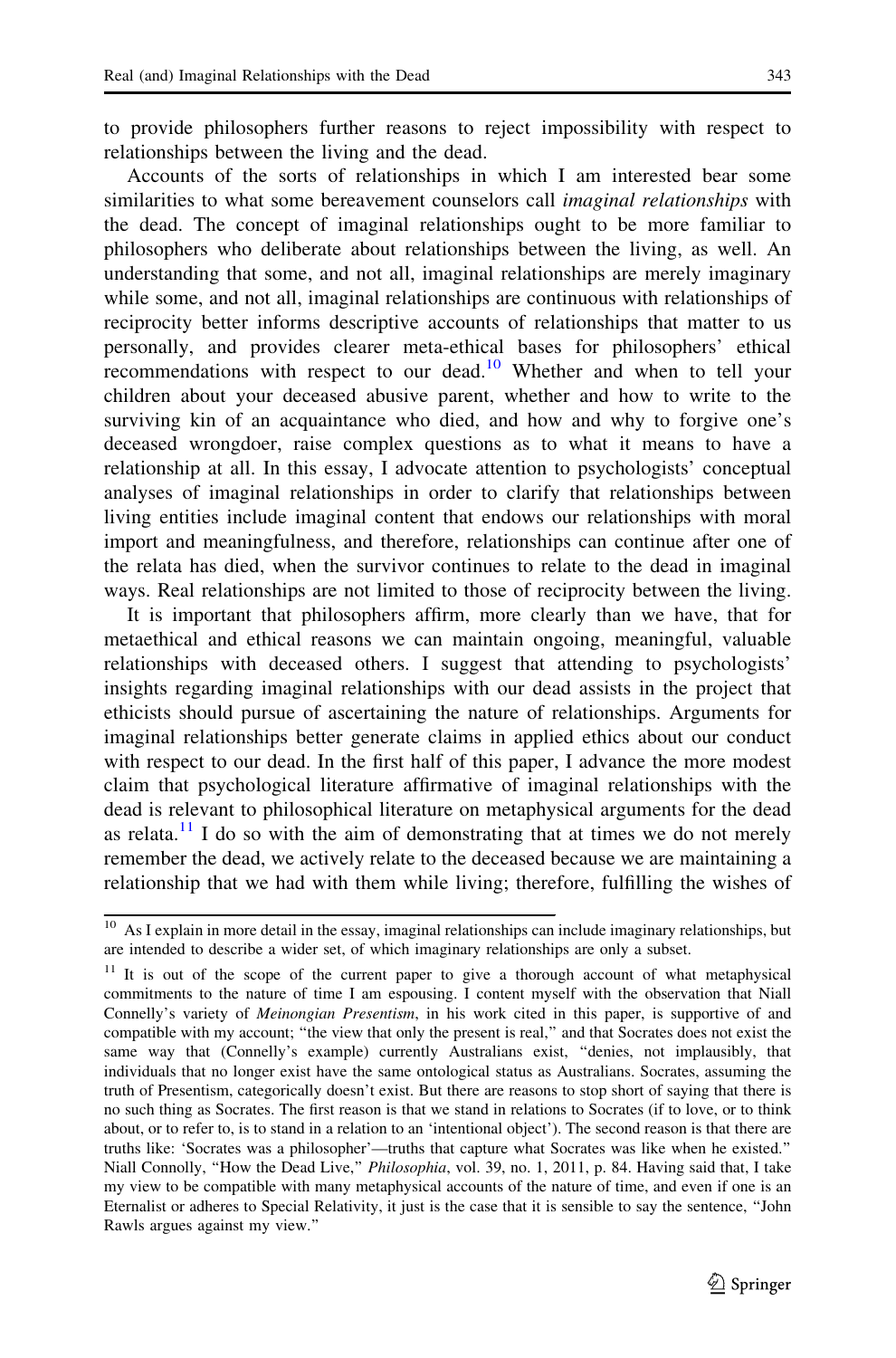the dead or forgiving the dead are properly beheld to be imaginal aspects of an ongoing relationship.

My more ambitious aim in the second half of this paper is to show that the importance of one's most dearly held relationships with living individuals is best explained in terms of imaginal content, as well; in other words, some interpersonal relationships between the living are personally important because of their imaginal content. Once we appreciate this, it is clearer why recognizably real, mutual, imaginally informed relationships with the living are not necessarily cut off on the day someone dies, because what we hold to be valuable and meaningful about our relationships includes the results of our mutual interactions, and not merely the mutual interactions in themselves. The imaginal content of meaningful relationships includes our reflections on the value of our interactions, our commitments resulting from our interactions, and our beliefs about ourselves as we are shaped by our interactions. Therefore, death in itself is not necessarily an obstacle to continuing the imaginal relationships that one may already have with living loved ones.

The account I build of real and imaginal relationships that survivors maintain with the deceased is intended to describe somewhat overlooked qualities of one's actual, meaningful interpersonal relationships, but in Part Two I further consider the possible objections that such an account is too accommodating of wishful thinking. I consider the possible objection from a skeptical philosopher that not all imaginal relationships turn out to be 'real' relationships in the ways that matter to assessing ethical behavior in relationships. For example, some parasocial (that is, one-sided) relationships, such as might be built up by a celebrity stalker, a castaway who talks to a volleyball, and a girl who cares for a rag doll, are all possible examples of imaginal relationships that the skeptic might argue are not real, in part because they are not reciprocal even if they seem so to the agent who constructed the relationship in his or her head. This may suggest that imaginal relationships with the dead are likewise not-real because parasocial, but I conclude that the possible counterexamples help my argument more than they problematize it. As I describe them, the sets of imaginal relationships and not-merely-imaginary relationships overlap, and appreciating the reasons for their overlap better enables philosophers of relational ethics to explicate the functions of relational and ethical practices such as respecting the wishes of the dead, honoring the memory of the dead, and forgiving the dead. Much of what it means for a relationship to be more than merely imaginary, to be predicated on past reciprocity or responsive activities, will turn on the material facts of the memories and interactions that support the imaginal content, including previous reciprocity or mutuality in a relationship.

It is an empirical difficulty, but not a metaphysical obstacle, that outsiders' assessments of the nature of a relationship depend upon their view of the authority of the relationship-maintainer with respect to the facts about the object of their love. I occasionally say with affection, when I do something odd to acquaintances but familiar to me because it is exactly as one of my parents does it, ''Yes, I sure take after my father,'' or, ''I really am turning into my mother.'' One must take my word for it on such occasions. If we grant that I have good bases for perceiving my similarity to a parent, then my larger point remains that my observation seems true today, and it will still seem true if I say it on the day the parent dies, or the day after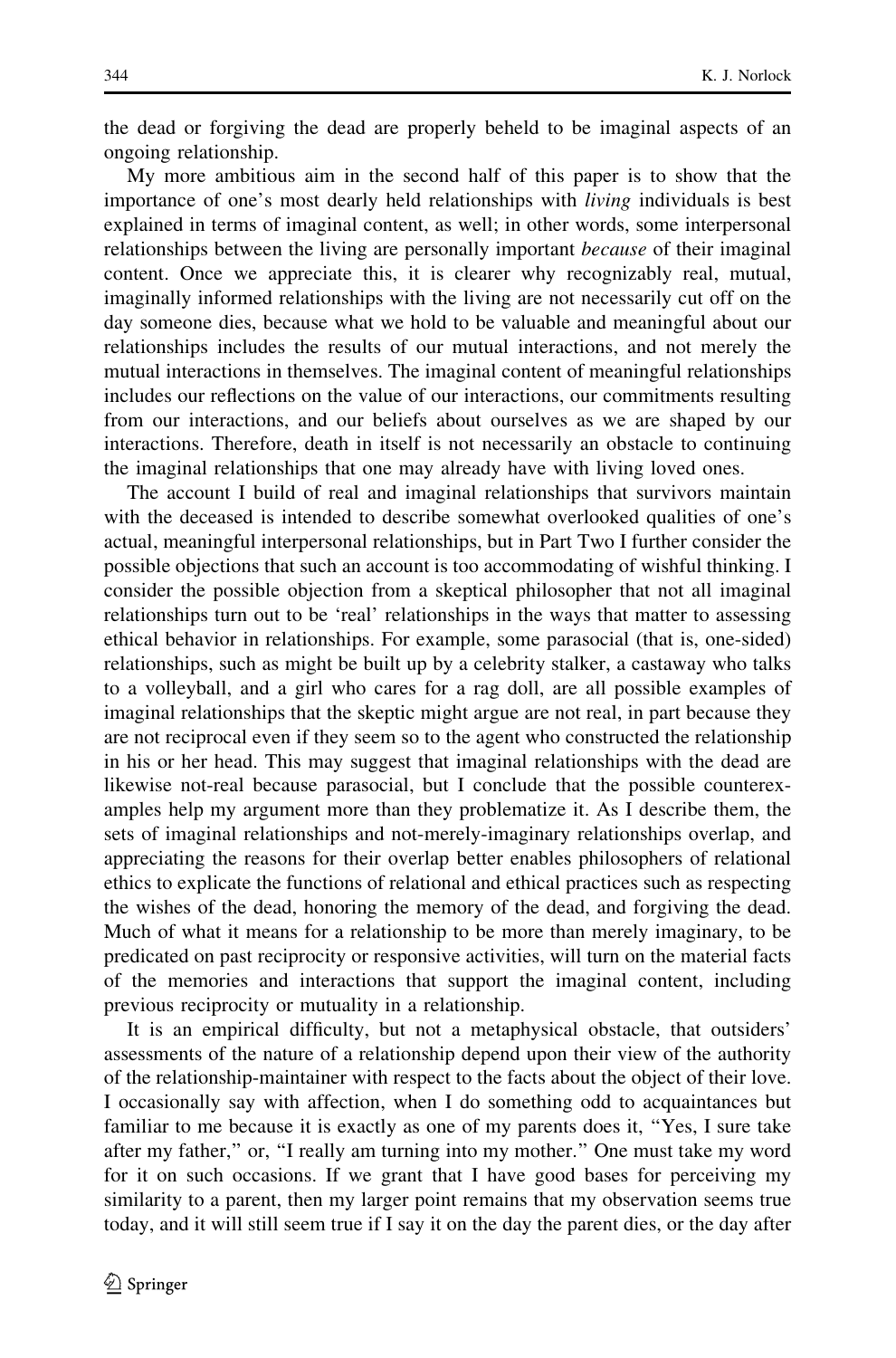that. One upshot of this paper may be that I end up committed to a view that death can possibly be irrelevant to some continued relationships, depending on what is required for them to continue. That is a bullet I am prepared to bite.

## 1 Imaginal Relationships with the Dead

Perhaps many readers have had the experience of not just thinking about a dead friend or family member, but holding an inner dialogue or argument with the departed individual, or imagining their responses to one's actions or beliefs, or maintaining a practice previously shared with the deceased because it was shared with the deceased. In doing so, a living person may be said to maintain a relationship with a deceased person. Some philosophers might resist this, on the grounds that, even if the dead were relata when living, the meaningful, actual relationship one had to an individual who lived ended when the individual died, and therefore a deceased person cannot be a relata in a particular, personal relationship. On that view, dead people are not relata, and relationships with them are not ''real'' relationships.<sup>12</sup> They are merely memories, and one's inner dialogues mere fancies.

Although they rarely cite each other, both psychologists and philosophers have advanced reasons to reject the view of relationships with dead individuals as merely metaphorical, or dispositions toward dead relata as merely fanciful. To provide a sketch of arguments in both traditions and demonstrate their relevance to each other, I turn first to the scholarship of psychologists and bereavement scholars regarding imaginal relationships, defined below. I relate their account of imaginal relationships with the dead to the work of philosopher Sue Campbell on the ongoing processes involved in remembering one's dead, and Niall Connolly and Palle Yourgrau on the metaphysics of dead non-/entities. I argue that ongoing activities of remembering and imagination inform the real relationship; in short, just because a relationship with the dead is imaginal, doesn't mean it isn't very real.

Psychologists demonstrate an interest in the therapeutic benefits to bereaved individuals of imaginal relationships with the dead<sup>13</sup>; the very presence of arguments for therapeutic benefits may be a reason for some skeptical philosophers to discount the possibility that the relationship has any metaphysical reality. Although philosophers have good reasons to be suspicious of inferring a thing's existence from the good feelings that result from thinking it exists, I plea the reader's patience and ask only that skeptics of good feeling suspend their usual

<sup>&</sup>lt;sup>12</sup> My thanks to Baruch Brody for stating exactly this wording in his objection, and for our helpful discussion of it; Baruch Brody, personal communication, October 16, 2015.

<sup>&</sup>lt;sup>13</sup> Evidence includes the works of Sandra M. Dannenbaum and Richard T. Kinnier, "Imaginal Relationships With the Dead: Applications for Psychotherapy," Journal of Humanistic Psychology, vol. 49, no. 1, 2009; Continuing Bonds: New Understandings of Grief, edited by Dennis Klass, Phyllis R. Silverman, and Steven L. Nickman (New York and London: Routledge, 1996); Robert A. Neimeyer, Scott A. Baldwin, and James Gillies. ''Continuing bonds and reconstructing meaning: Mitigating complications in bereavement," Death studies 30, no. 8 (2006), pp. 715-738; Robert A. Neimeyer "Reauthoring life narratives: Grief therapy as meaning reconstruction," The Israel Journal of Psychiatry and Related Sciences 38, no. 3/4 (2001), p. 171; Margaret Stroebe & Wolfgang Stroebe, ''Does 'grief work' work?'' Journal of Consulting and Clinical Psychology, 59 (1991), pp. 479–482.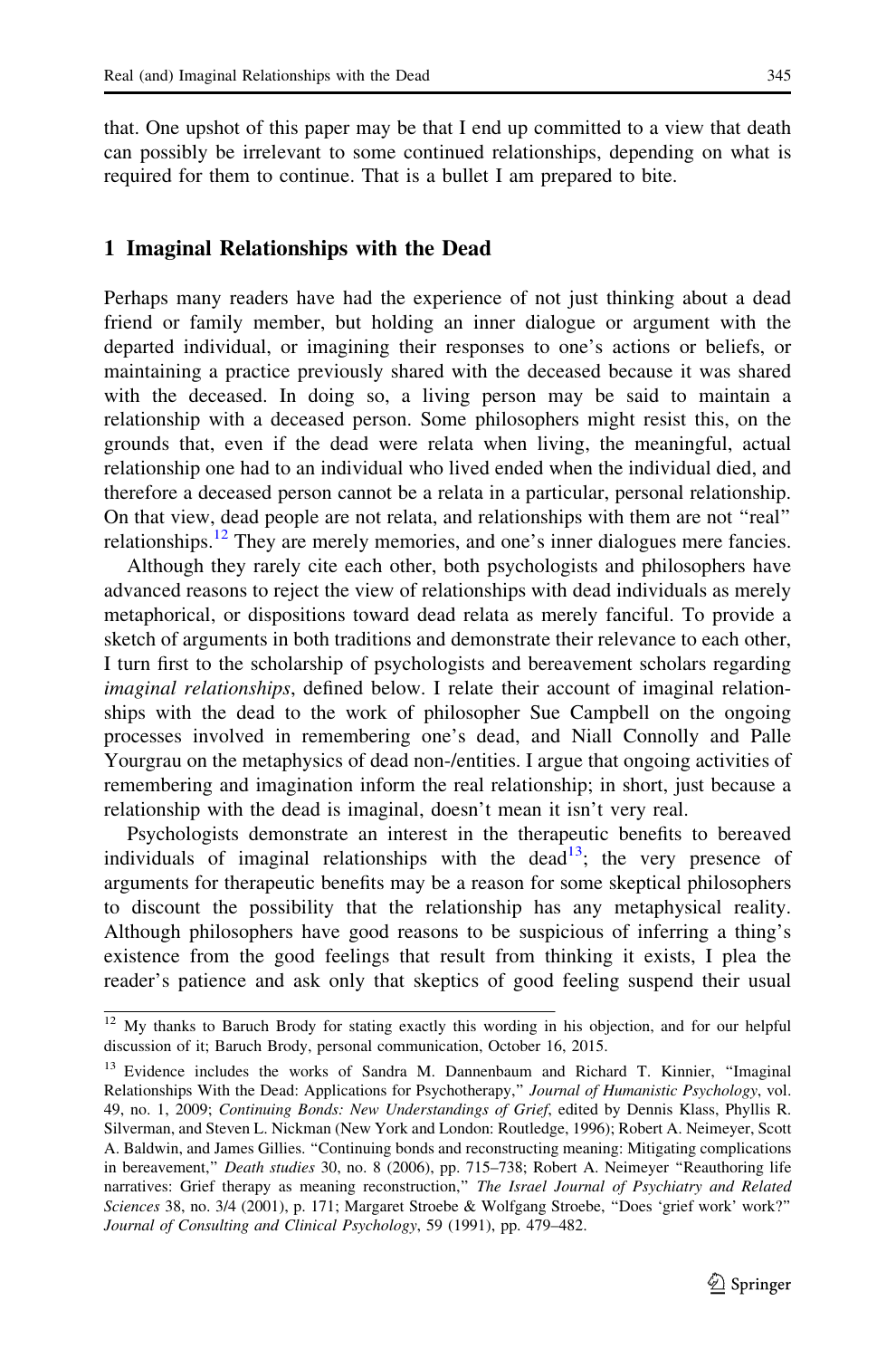suspicions. Psychologists may be motivated by their duty to attend to therapeutically beneficial practices, but the reverse argument also holds that from a practice's good consequences, one is not yet justified in inferring that the results are the product of delusion.

Psychological work on imaginal relationships has been most concertedly developed in the past twenty years; the consensus appears to be that imaginal relationships are both therapeutically beneficial and the product of actual experiences, although some authors suggest that controversy remains as to whether all imaginal relationships are imaginary, even pathological.<sup>14</sup> Mary Watkins is credited with early ''use of the word imaginal in preference to imagined or *imaginary.*<sup>"15</sup> As Mary Gergen states, in her endorsement of Watkins' account, ''Whereas the latter two words suggest something fictional or frivolous, imaginal suggests other, more consequential possibilities.<sup> $16$ </sup> Watkins develops a detailed account of imaginal dialogues as entailing imaginative development; arguing that the imagination is derivative of and helpful to the real, she appeals to George Herbert Mead's view that imaginal dialogues are constitutive of reason.<sup>17</sup> Watkins advocates a Meadian view that self-awareness includes robust appreciation of how others see us, and Watkins persuasively establishes that the imaginal work of adding interpretive content to what one perceives or knows about others' perceptions is not contrary to rational thought, but actually in service of rationality, and not imaginary, but developed imaginally on the basis of known actualities.

<sup>&</sup>lt;sup>14</sup> Edith Steffen and Adrian Coyle describe the shift away from "clinical interest in psychoanalyticallyorientated 'grief work' conducted in psychiatric practice in which the practitioner's concern is to help the bereaved patient 'let go' of the deceased and 'move on,''' and they explicitly note the expansion of interest in the past 20 years in particular: ''Openly opposing the so-called 'breaking bonds' paradigm of the psychoanalytical tradition, the publication of the edited volume Continuing Bonds: New Understandings of Grief by Klass, Silverman and Nickman in 1996 led to a much-documented paradigm-shift in bereavement research.'' Edith Steffen and Adrian Coyle, '''Sense of presence' experiences in bereavement and their relationship to mental health: A critical examination of a continuing controversy," in C. Murray (Ed.), *Mental health and anomalous experience* (Hauppauge, NY: Nova Science Publishers, 2012), p. 34. Steffen and Coyle further note that the development of psychological literature continued to include controversy, for some; ''While a conceptualisation of these experiences as 'hallucinatory' was maintained, researchers increasingly drew attention to their widespread prevalence and consoling effect on the bereaved and started to question the pathology label that had hitherto been applied to the experience.'' (Ibid.) These observations are shared by Jeanne Rothaupt and Kent Becker, who write, "Prior to this new wave of grief research, it was generally accepted by researchers and clinicians that to recover from bereavement a person needed to do their grief work … Overall, the idea of grief work includes the need to confront the reality that the loved one had died, to go over the memories and possible trauma prior to and immediately after the death, and finally to work toward emotional detachment of the deceased… The ultimate goal of breaking emotional bonds with the deceased is changing in grief research circles.'' Jeanne W. Rothaupt and Kent Becker, ''A Literature Review of Western Bereavement Theory: From Decathecting to Continuing Bonds," The Family Journal: Counseling and Therapy for Couples and Families, Vol. 15 No. 1, January 2007, pp. 6–15.

<sup>&</sup>lt;sup>15</sup> This point about Watkins' work is developed by Mary Gergen, Feminist Reconstructions in Psychology: Narrative, Gender, and Performance (Thousand Oaks, Cal.: Sage Publications, 2001), p. 144n3.

<sup>16</sup> Ibid.

 $17$  Mary Watkins, *Invisible guests: The development of imaginal dialogues* (Hillsdale, N.J.: The Analytic Press, Inc., 1986), p. 32, p. 18.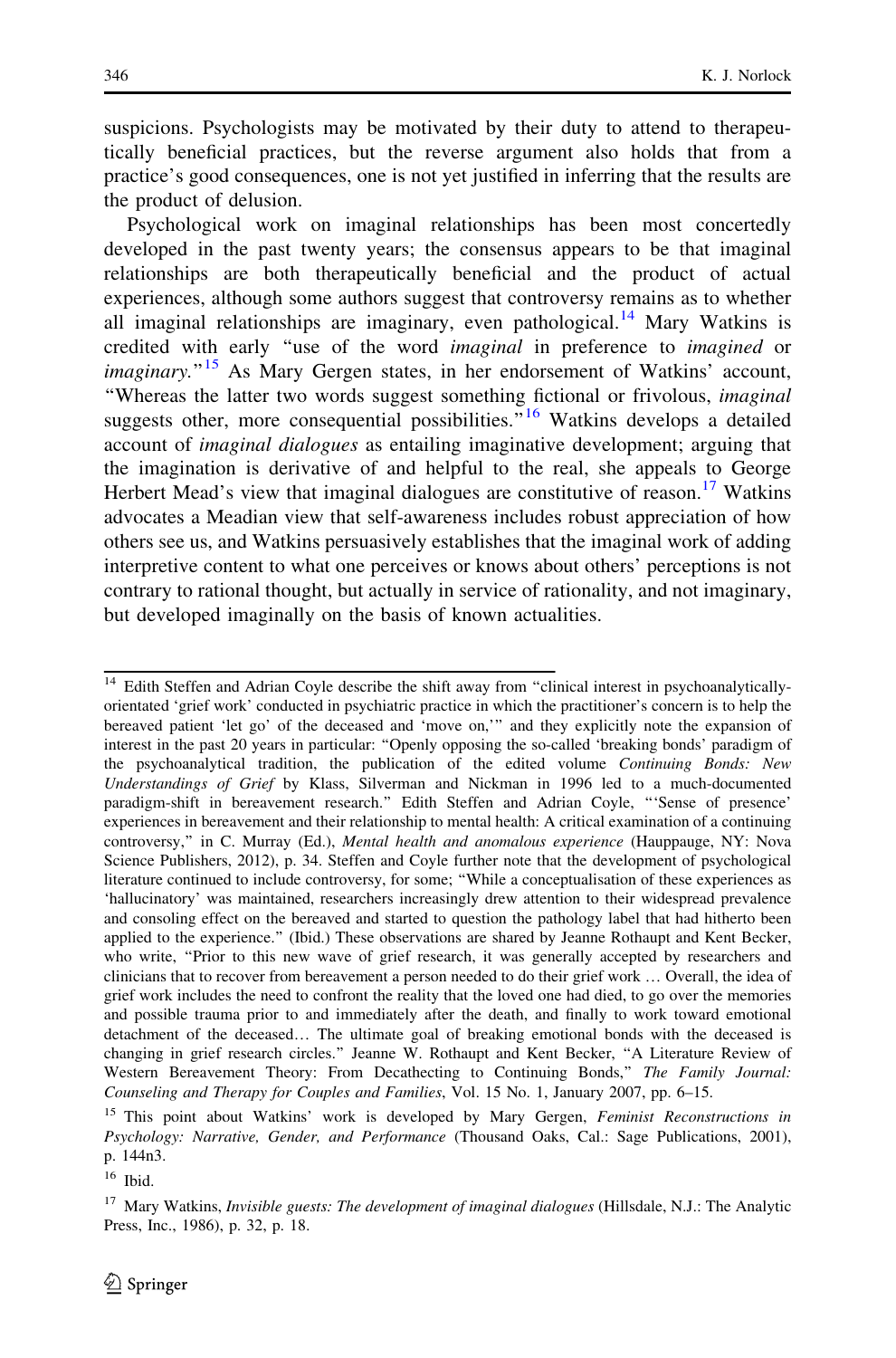If anything, it is more rational to imaginatively interpret the indicators of others as to what they think of oneself than it is to proceed as though one cannot imagine what anyone thinks. Just in the course of writing this paper, I have considered the questions of recent interlocutors, and done the imaginal work of considering why their questions took the form they did, and how they might respond to my responses. I carry on an internal dialogue in the course of reasoning my way to a more accurate essay. To refer to our internal dialogues when writing philosophy as 'imaginary' dialogues would connote something more unhooked from material realities than our writing processes actually are. Watkins' offer of the term 'imaginal dialogue' captures better the sense that our dialogical thinking processes are not fictional creations so much as interpretive narratives based on experiences with real persons. The internal dialogues of philosophical writers may involve creative thinking, but we wouldn't describe the results as fictions. After all, we're trying to get something

content. Drawing on Watkins' conception of the imaginal dialogue, psychologists including Gergen have developed arguments for *imaginal relationships* with deceased loved ones as continued bonds maintained by the living, especially through imaginal content. Maintaining relationships with deceased others, on Gergen's view, can include imaginal dialogues with the dead, considering what they would think of one's behavior, identifying with the deceased, and carrying out the wishes that they may have expressed or that one comes to think they would have had. ''To talk, laugh, and wonder, to be surprised, upset, hurt, angry, and amused, and to engage in other physical acts could all be a part of imaginal interactions,'' Gergen adds.<sup>18</sup> Sandra Dannenbaum and Richard Kinnier include forms of maintenance such as addressing the deceased as comforting confidants, taking them as role models, using their tools in one's own work, and even acting in one's own job as a deceased parent acted in a similar job. They add, ''The experience [of cultivation of relationships with the dead] also provided some with a fuller sense of familial connection between generations."<sup>19</sup> They cite the example of a respondent who emphasized the personal importance of ''the legacy of these deceased persons (whether it be family recipes, moral codes, behavioral expectations, etc.),'' suggesting that one's imaginal relationships both inform and are informed by one's behaviors in the external world. $^{20}$ 

right. It is more appropriate to describe our internal dialogues as involving imaginal

Imaginal conversations are a major method of maintaining imaginal relationships in most accounts, but not the sole means. Bereaved individuals report ongoing feelings of closeness with the dead, either cultivated or involuntary senses of a deceased individual's presence, and activities including (either deliberate or involuntary) verbal address to the dead, visiting gravesites and previously frequented places, intentionally using possessions that belonged to deceased loved ones, and other means and sources of connection. As I address below, it is still the

 $\overline{^{18}}$  Gergen, Feminist Reconstructions in Psychology, p. 125.

<sup>&</sup>lt;sup>19</sup> Sandra M. Dannenbaum and Richard T. Kinnier, "Imaginal Relationships With the Dead: Applications for Psychotherapy," Journal of Humanistic Psychology, vol. 49, no. 1, 2009, p. 107.  $20$  Ibid.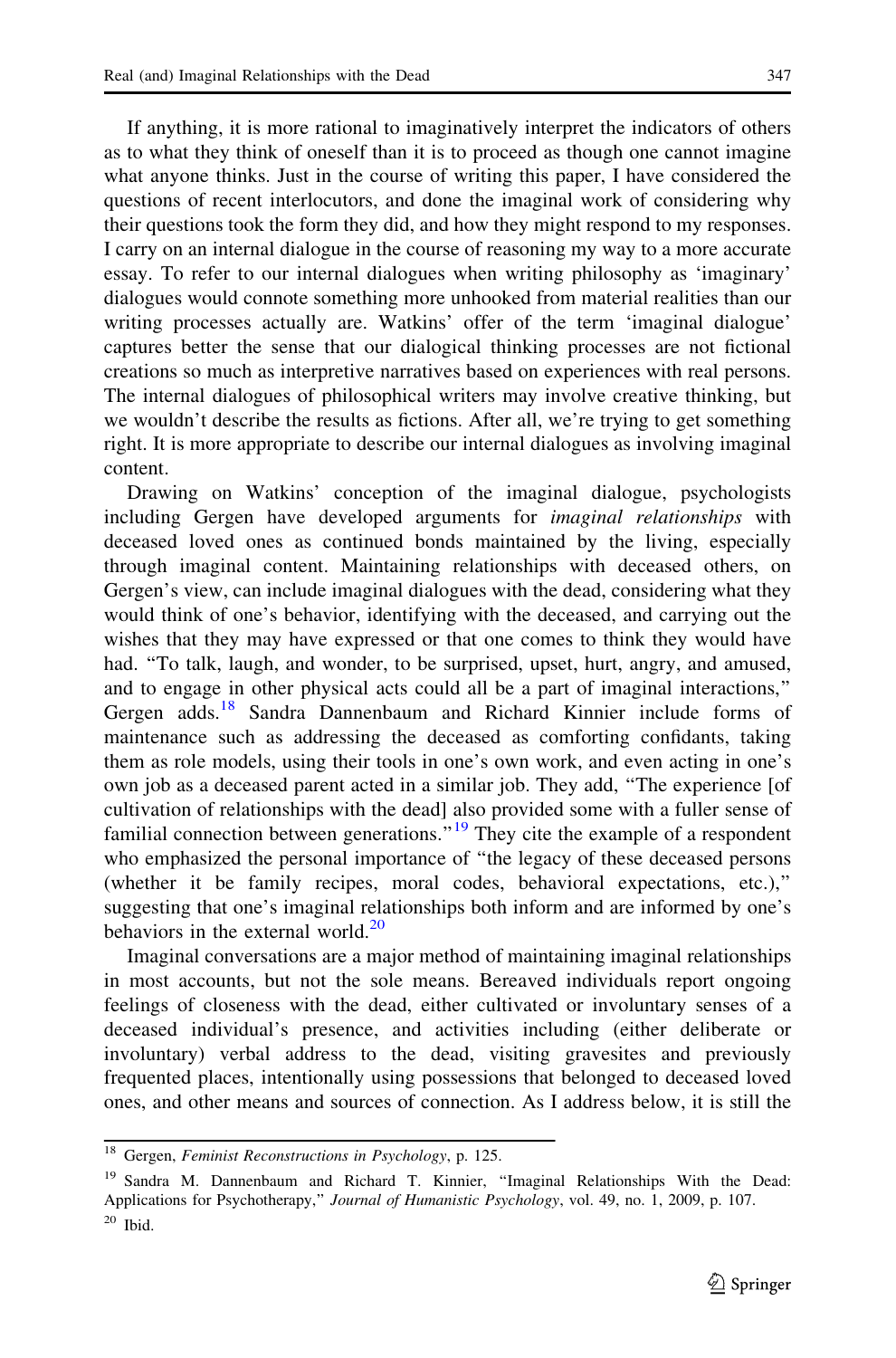case that not all psychologists agree as to which perceptions of closeness following bereavement are therapeutic, helpful, hallucinatory, even harmful. It is less debatable in the literature that, when done well and with the help of supportive others, imaginal relationships are promoting of mental health and well-being.

I should add that psychologists have not always been so splendid about acknowledging the real and/or ongoing relationships some bereaved persons maintain with dead loved ones. Although the past twenty years seems to have brought about a consensus among psychologists that some bereaved persons' perceptions of closeness are healthy, normal, to be cultivated at least temporarily, and not necessarily to be let go, much of 20th-century bereavement counseling was dedicated to ending or eradicating these sorts of imaginal relationships the living can have with the dead. As Stroebe et al. explain, ''The belief in the importance of severing ties from a deceased loved one found early and important expression in Freud's work."<sup>21</sup> Scott Becker and Roger Knudson identify "the traditional psychoanalytic presupposition that successful mourning requires an emotional detachment (decathexis) from the deceased." $^{22}$  The view that bonds must be broken and death must be gotten over, they add, ''has largely been replaced in contemporary grief research by the recognition that mourners often remain connected to the deceased, and that this attachment is not inherently pathological or maladaptive."<sup>23</sup> They identify a consensus among counselors "that the mourner often finds a constructive way of maintaining a meaningful relationship to the deceased through private memories, public memorials, secular and religious rituals, and spiritual beliefs."<sup>24</sup> Similarly, Marilyn McCabe points out that until recently, theorists approached grief as a phase or stage of internal and isolatable feeling that can and should be got over. She notes the past predominance of focus on ''a definitive ending and a definitive place the deceased can be for the bereaved,'' that is, firmly fixed in the past. $25$  She adds, "This emphasis ignores any kind of dynamic, ongoing, imaginative, and emotional process, except to label it as pathological.<sup> $26$ </sup>

McCabe's criticism of much phase theory is reminiscent of philosopher Sue Campbell's account of the ''older storehouse model of memory'' as archived in a particular location in the brain in response to events.<sup>27</sup> Campbell says, "The storehouse model represents memories as not only caused by the past, but as singular and stable in meaning… Historically, unstable, shifting, gappy, or contradictory memories have been taken to indicate the presence of a disturbed

<sup>&</sup>lt;sup>21</sup> Margaret Stroebe, Mary Gergen, Kenneth Gergen, and Wolfgang Stroebe, "Broken Hearts or Broken Bonds?'', in Continuing Bonds: New Understandings of Grief, p. 33.

<sup>&</sup>lt;sup>22</sup> Scott H. Becker and Roger M. Knudson, "Visions of the Dead: Imagination and Mourning," Death Studies, vol. 27, no. 8, p. 691.

 $23$  Ibid.

<sup>24</sup> Ibid., p. 692.

<sup>&</sup>lt;sup>25</sup> Marilyn McCabe, The Paradox Of Loss: Toward A Relational Theory Of Grief (New York: Praeger, 2003), p. 39.

<sup>26</sup> Ibid.

<sup>&</sup>lt;sup>27</sup> Sue Campbell, Our Faithfulness to the Past: The Ethics and Politics of Memory (Oxford: Oxford University Press, 2014), p. 53.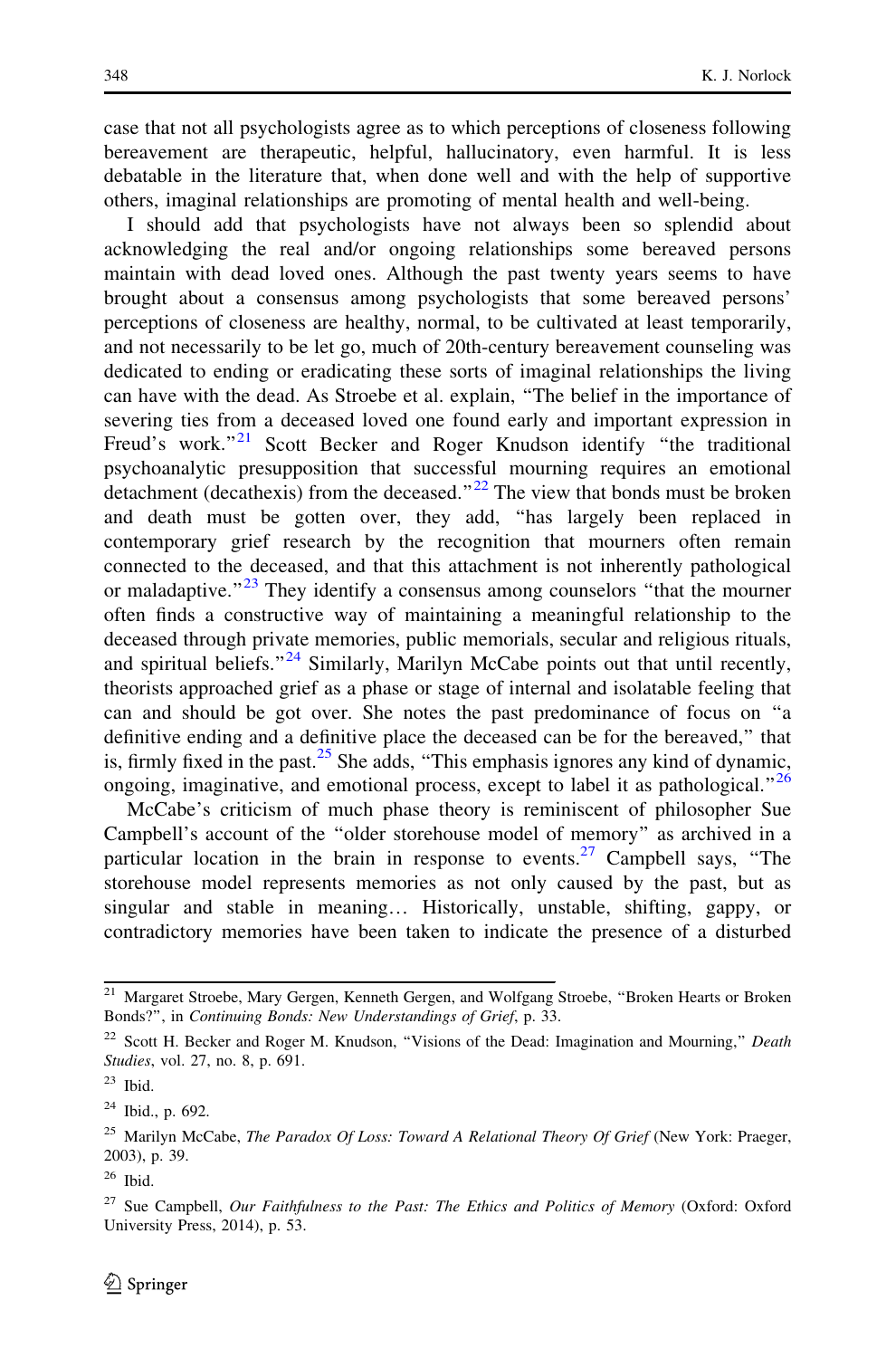self, of fragmentation, dissociation, or other psychopathology.<sup>"28</sup> The reflection or rumination of a survivor on the memories of their dead can be especially opposed by storehouse-adherents as upsetting, when one should be burying the dead literally and mentally in the past. Campbell endorses, in contrast to the storehouse model, a reconstructive account of memory, holding among other things that we ''remember from the context of our present needs and interests.<sup> $29$ </sup> In both psychological accounts of imaginal relationships, and Campbell's philosophical account of reconstructive memory, one finds the authors assuming the burden of proof against traditional assumptions that it is pathological to reconstitute memory in order to serve our present needs and interests. Campbell urges philosophers' sensitivity to those who have suffered harms and losses including bereavement, arguing for trust in victims' perceptions and moral deference on the part of witnesses. $30$ 

The language of reconstructive memory is present in McCabe's description of her own experience of grieving her mother, one involving ''self-nurturing'' activities that included ''reminiscing and re-evoking Ruthy's words and shoring up the relationship… It is an imaginal co-construction in that I actively call upon my memories of Ruthy...created in the form of a self-dialogue.<sup>"31</sup> She concludes, "The relationship with the lost one, which is not relinquished but instead, continues to be reconstituted,… [is] based both on fact'' – this person existed, they said such things – ''and fantasy'' – insofar as some imaginative work is done in one's internal dialogues and association of activities with the lost one – ''but it is the fact that the other was real and lives no more'' that makes bereaved persons' imaginal relationship non-fantasy.<sup>32</sup> "The very real absence," McCabe says, "contributes to the internalized presence."<sup>33</sup>

Of course, the skeptical philosopher may be very sympathetic to McCabe's account of grief and happily grant that dialogical-selves engage in healthy selfnurturing through imaginal activities, while still maintaining that real relationships are only those relationships between at least two living individuals which are acknowledged and in some way consciously maintained by each relata. On this view, it's not that there's no important imaginal activity going on, it's just that relationship with the dead is imaginal and *not* real. One might object that only living entities are relata, because only the living can be entities. This has been disputed by philosophers including Niall Connolly and Palle Yourgrau; as Connolly argues in ''How the Dead Live,'' the dead are sensible objects of statements of relationship; he argues for seeing dead persons as "non-existent objects."<sup>34</sup>

The living stand in relations to the dead. This is part of the case I want to make for the thesis that the dead are examples of non-existent objects. Some of the

 $28$  Ibid., p. 54.

 $29$  Ibid., p. 139.

<sup>30</sup> Ibid., p. 176.

 $31$  McCabe, *Paradox of Loss*, p. 99.

<sup>32</sup> Ibid., pp. 144–145.

<sup>33</sup> Ibid., p. 56.

<sup>&</sup>lt;sup>34</sup> Niall Connolly, "How the Dead Live," Philosophia, p. 96.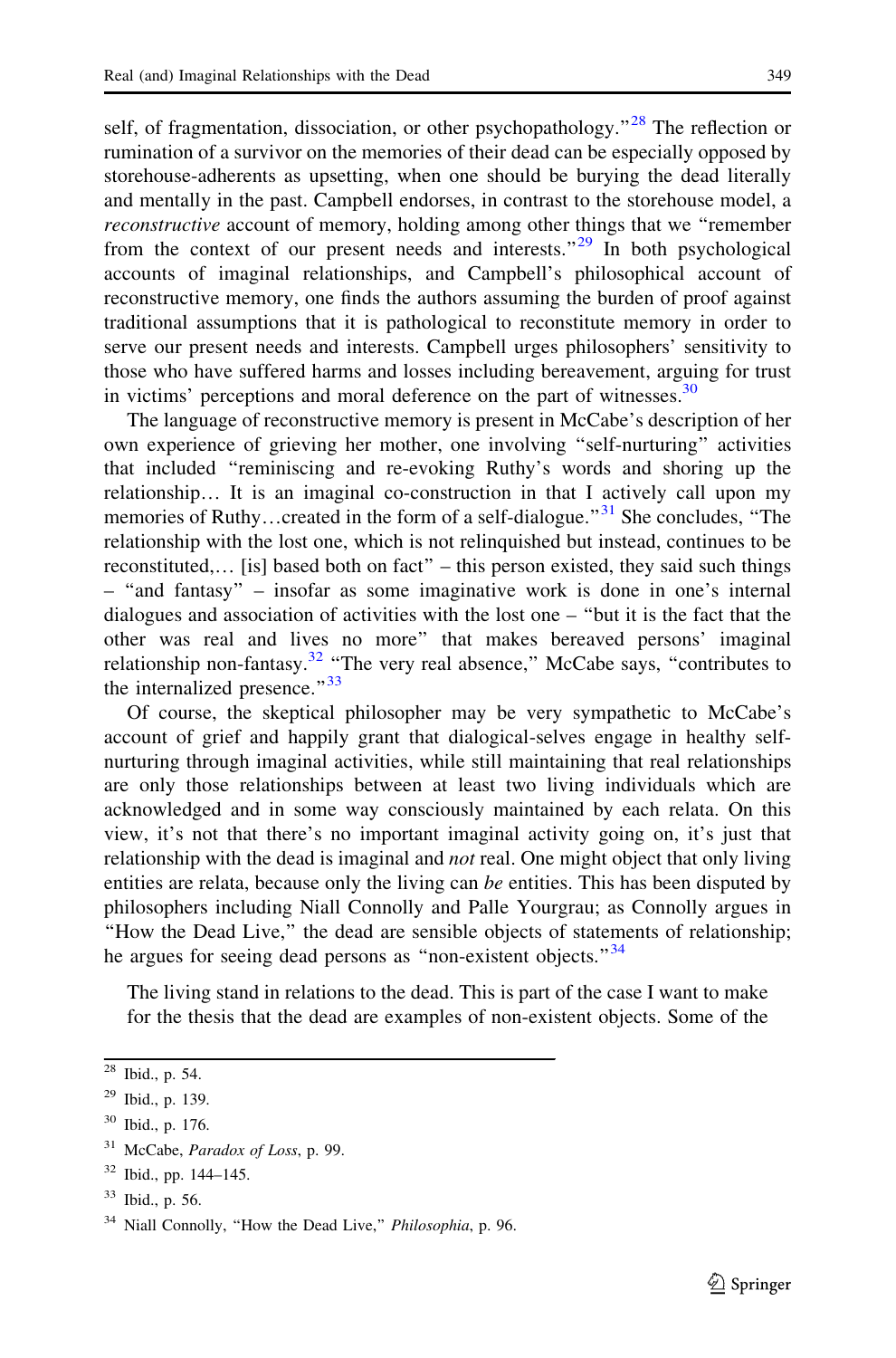facts involving the dead are facts about the relations they stand in to the living. $35$ 

To say today, for example, that Claudia Card was a philosopher, is to say something about the present in relation to a person who actually lived and died. The arguments on the part of Connelly and Yourgrau, that one can sensibly say ''I remember Claudia fondly" because Claudia was a person who lived, are remarkably consonant with McCabe's emphasis on ''the fact that the other was real and lives no more.'' As Connolly says, citing Quine, a statement like this is importantly different from the statement, ''Pegasus is a winged horse.'' Connolly adds, ''A pedant, or someone taken to task for suggesting that there are winged horses, will resort to the paraphrase 'according to the myth, Pegasus is a winged horse.' Nobody would feel a similar need to paraphrase" the statement that a philosopher lived and died.<sup>36</sup> Connolly argues that if the dead are nonexistent objects, then we can offer claims about relationships with them: ''Yourgrau's defense of the dead as examples of nonexistent objects invokes the relations the living stand in to the dead. John loves Socrates. John's love is a relation between him and Socrates. A relation is instantiated only if its relata count among the things there are. So there is such a thing as Socrates." $37$ 

As Yourgrau says, ''There is, [in] Quine's sense, a 'notional' kind of love, which we can feel even for Pegasus. But there is also, clearly, a 'relational sense' of 'love' according to which it is the object itself that we love; and how could one be expected to maintain this relationship when one of the terms is missing?"<sup>38</sup> One might object that Yourgrau and Connolly arguably rely on common-language statements of relationship to justify the metaphysics of the dead as relata, a potentially circular argument. Yourgrau admittedly does state the motivation of preserving our intuitions, but defends the notion of dead relata as nonexistent objects using language remarkably similar to McCabe's in accounting for the nonfantastical relationship she maintains with her mother; he points to the material fact that dead persons were specific and actual, unlike fictional creations. ''Just as we are intimate with various existent objects, we, most of us, are familiar with specific past objects (those we know who have died), and we are all used to dealing with the future. If we but let our eyes be opened, we will see that we have all along been trafficking with the nonexistent, as with the existent."<sup>39</sup> For McCabe and Yourgrau, as with the theorists above, epistemological stakes hold in place the metaphysics of nonexistent objects and imaginal relationships. ''The dead, for example, are a set of nonexistents easier to grasp than the unborn. We can name specific dead people and we know many detailed facts about them," Yourgrau points out. $40$  (I turn my attention to an example involving the unborn in Part Two.)

 $35$  Ibid.

<sup>36</sup> Ibid., p. 91.

<sup>37</sup> Ibid., p. 86.

<sup>&</sup>lt;sup>38</sup> Palle Yourgrau, "The Dead," p. 85.

<sup>39</sup> Ibid., p. 91.

 $40$  Ibid., p. 93.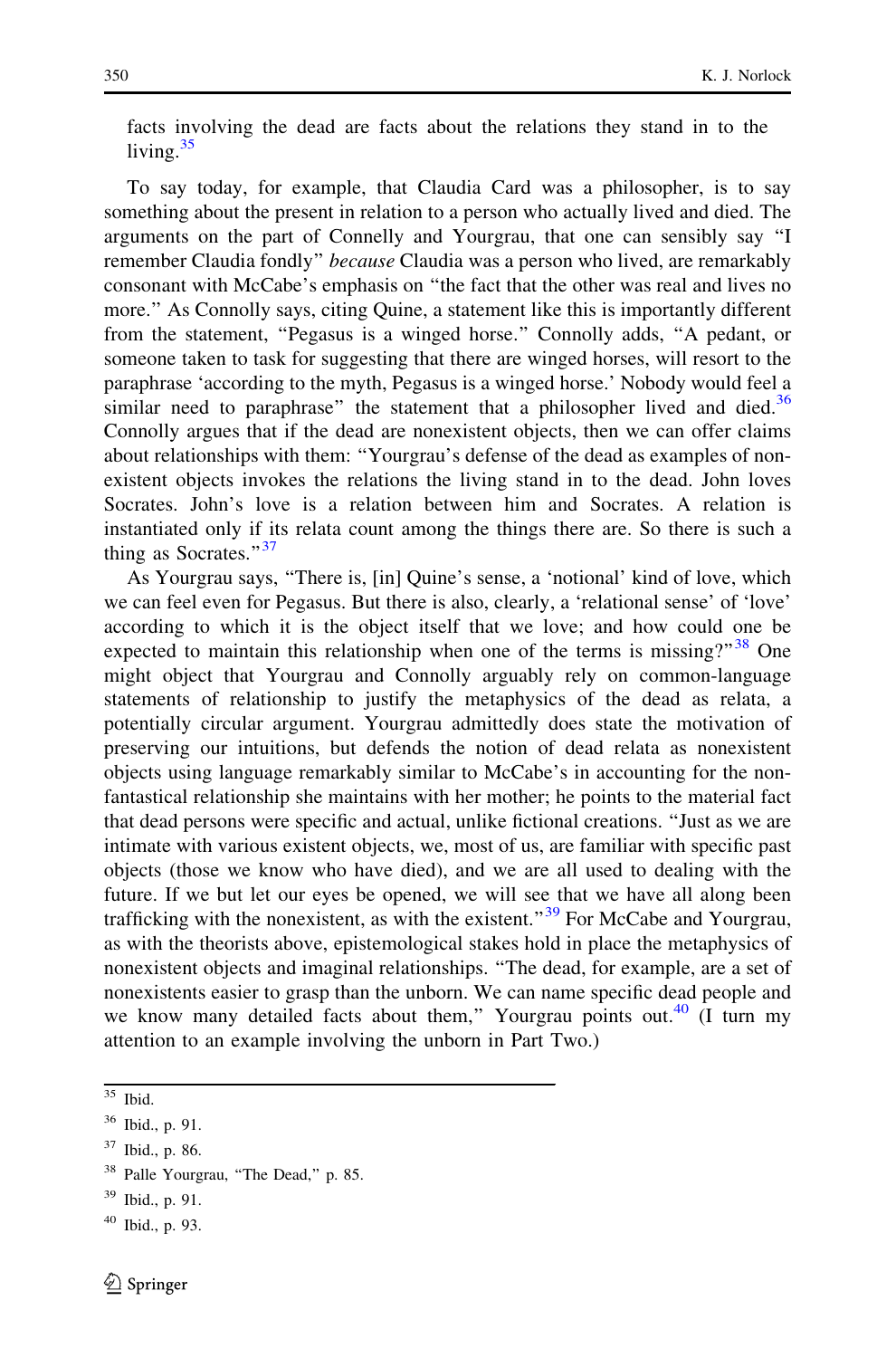Connolly and Yourgrau are largely occupied with establishing a bare metaphysical claim, that statements about one's disposition toward the dead are relational with respect to objects and their qualities, and not merely statements about internal qualities of one's own thoughts. I rely on their efforts here because I believe that normative arguments on the part of psychologists, that the bereaved should be affirmed and not pathologized in their imaginal relationships, are provided with metaphysical bases when connected to the work of philosophers who point out that the dead are proper objects after they cease to exist. I maintain that bereaved persons have not just feelings and beliefs about the dead, but continue to uphold relationships of a sort with the dead, and in light of the explorations in Part Two below, I offer reasons in my conclusion for seeing these as real, meaningful, imaginal relationships. I can still imagine skeptical philosophers holding out. Perhaps the relata are (not just 'were') real, and perhaps one is engaged in objecttargeted imaginal activity, but relata plus imaginal content can result in a real relationship between a castaway and a volleyball, or a real relationship between a celebrity and a stalker. Are these real, meaningful, even loving relationships? The implications of taking imaginal relationships as informative of real relationships with the living or the dead are the subject of the second half of this essay.

## 2 Imaginal Relationships with the Living

In working out whether an imaginal relationship with the dead is real, I have found it helpful to reflect on a possibility neglected at the other end of the spectrum, that is, the possibility that some relationships are more real than imaginal, such as the relationship between twin infant humans. Baby twins can be living entities in an interpersonal, perhaps even intimate and proximate relationship, yet we would understandably hesitate to say that the babies engage in the sort of robustly intentional, imaginal activity described by the bereaved. Between these possibilities, of the real, but not imaginal, dyadic relationships of twin babies, and the imaginal but ''one-sided'' relationships of the living with the dead, there would certainly seem to be a wide middle ground in which relationships between two individual entities have varieties of imaginal content. In other words, there's no forced choice; one need not characterize relationships as either imaginal or real, but not both. To different extents, most real relationships between the living exist primarily, and not solely, in the imaginative and interpretive contents of the mind, and in behaviors and conduct influenced by one's attitude toward one's own mental contents.

I say primarily with emphasis. It is the process of working out whether we have relationships with the dead that has helped me to conclude that some of our most valuable and important relationships are just the ones we endow with loads of imaginal content. I realize that bodies differ, mental capacities and activities differ, and the ways in which we each build up, and feel about, our imaginal relationships qualitatively vary. But whether dead or alive, those we love are those to whom we relate in inevitably imaginal ways. When I say I love my parents, or reflect on my relationship with my spouse, or remember my dead teacher, I don't just recite facts (such as being a beneficiary in my parents' wills), or recall accurately memories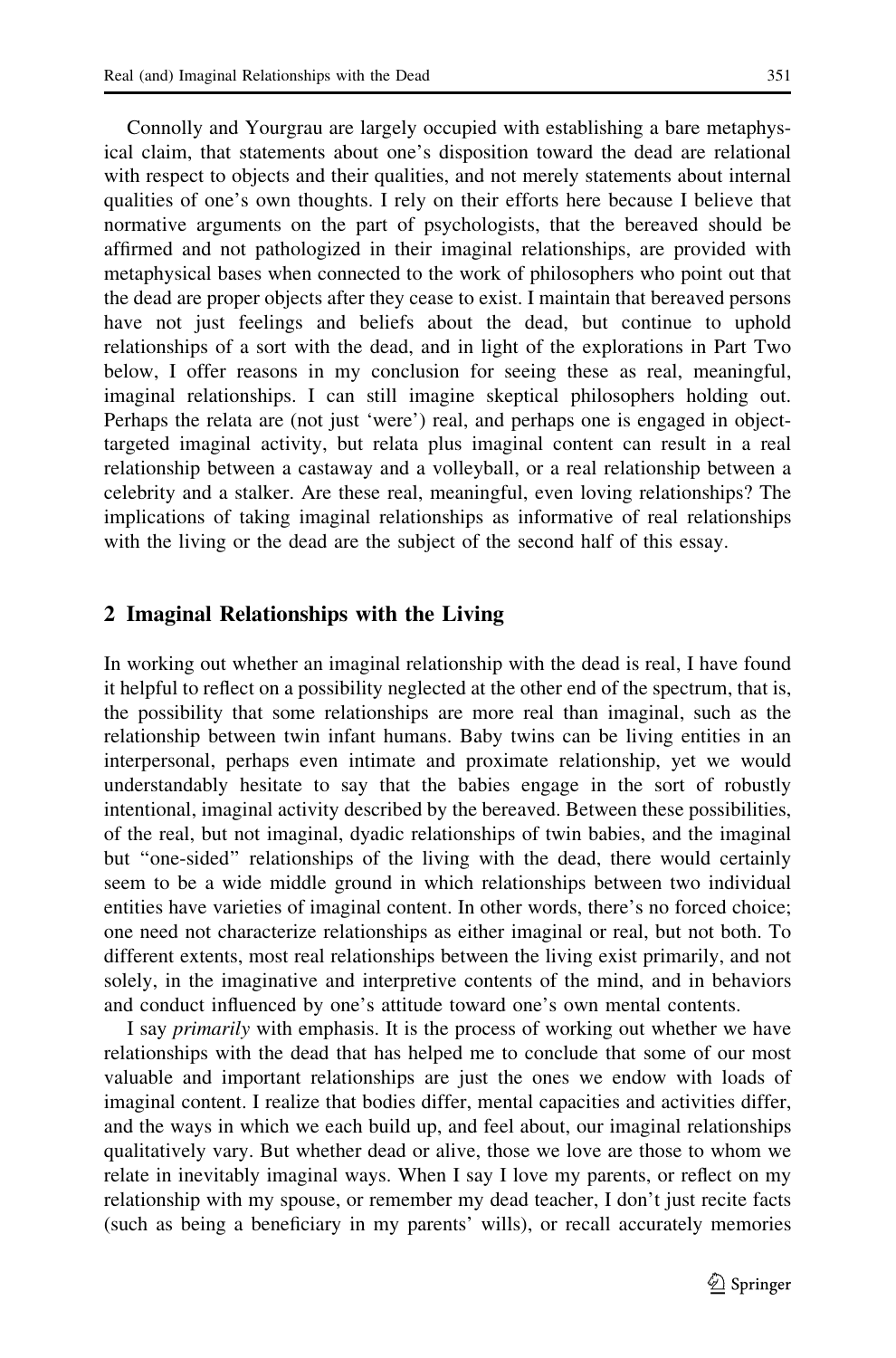from the storehouse (that I took a class with my teacher, that there was a ceremony once where I married my spouse). As Sue Campbell says, we endow the facts, experiences, and memories with emotional and interpretive content, and we continue to partake in ongoing interpretive and valuing activity in order to make sense of our relationships, our commitments, and our very selves. We don't just coexist, we build up accounts of our relationships, to ourselves and to others, on which we rely in an ongoing way, so much so that I would argue each of us currently engages in imaginal relationships with the loved ones we hold dear who are not currently in our presence.

We hold them dear by, as Hilde Lindemann says, holding them in personhood in our heads.<sup>41</sup> I add that the internal and external activities in which we engage in the course of doing so constitute most of the material of real, meaningful relationships. I don't just remember that I have a mother, I talk about her to others; I don't just talk about my mother, I bring forward memories of and observations about her with emotional associations and value-laden interpretations; I don't just wash the dishes when I'm at her house, I wash the dishes *because* she's my mother. I use her recipe for chocolate cake, and when I share it with others, they just receive it as a recipe, while to me, it's Mom's recipe. Relationships are bred in the heart and in the head, and the relationships that matter to us entail imaginal content. That's why they matter.

However, my account so far leaves open the door to sometimes awkward examples of one-sided relationships, the reality and worth of which we may have reasons not to affirm. I will list four examples, and I invite the reader to consider whether the following relationships are real, or imaginal, or both.

- 1. Margaret Ray, a woman who reportedly suffered from schizophrenia, was described as ''gripped by the fantasy that she was romantically involved with the comedian David Letterman." $42$  In the course of her short life, she sent letters to his house, avowed that they were married, ''repeatedly broke into his home in New Canaan, Conn., camped out on his tennis court and once stole his Porsche.'' Letterman read her letters, noting that he could tell when she was adhering to her medication regimen. ''When she was on them,…it was like hearing from your aunt," Letterman said in an interview with the New York Times. The reporter adds, ''[Letterman] noted that he never mentioned her name on the air, and said that he had great compassion for her, often declining to press criminal charges against her."<sup>43</sup>
- 2. In the semi-autobiographical *On the Banks of Plum Creek*, Laura Ingalls Wilder recounts the childhood experience of being strongly attached to a rag doll,

<sup>&</sup>lt;sup>41</sup> Hilde Lindemann, *Holding and Letting Go: The Social Practice of Personal Identities (Oxford:* Oxford University Press, 2014).

<sup>&</sup>lt;sup>42</sup> Frank Bruni, "Behind the Jokes, a Life Of Pain and Delusion; For Letterman Stalker, Mental Illness Was Family Curse and Scarring Legacy," New York Times (November 22, 1998, accessed January 6, 2016). [http://www.nytimes.com/1998/11/22/nyregion/behind-jokes-life-pain-delusion-for-letterman](http://www.nytimes.com/1998/11/22/nyregion/behind-jokes-life-pain-delusion-for-letterman-stalker-mental-illness-was-family.html)[stalker-mental-illness-was-family.html.](http://www.nytimes.com/1998/11/22/nyregion/behind-jokes-life-pain-delusion-for-letterman-stalker-mental-illness-was-family.html)

<sup>43</sup> Ibid.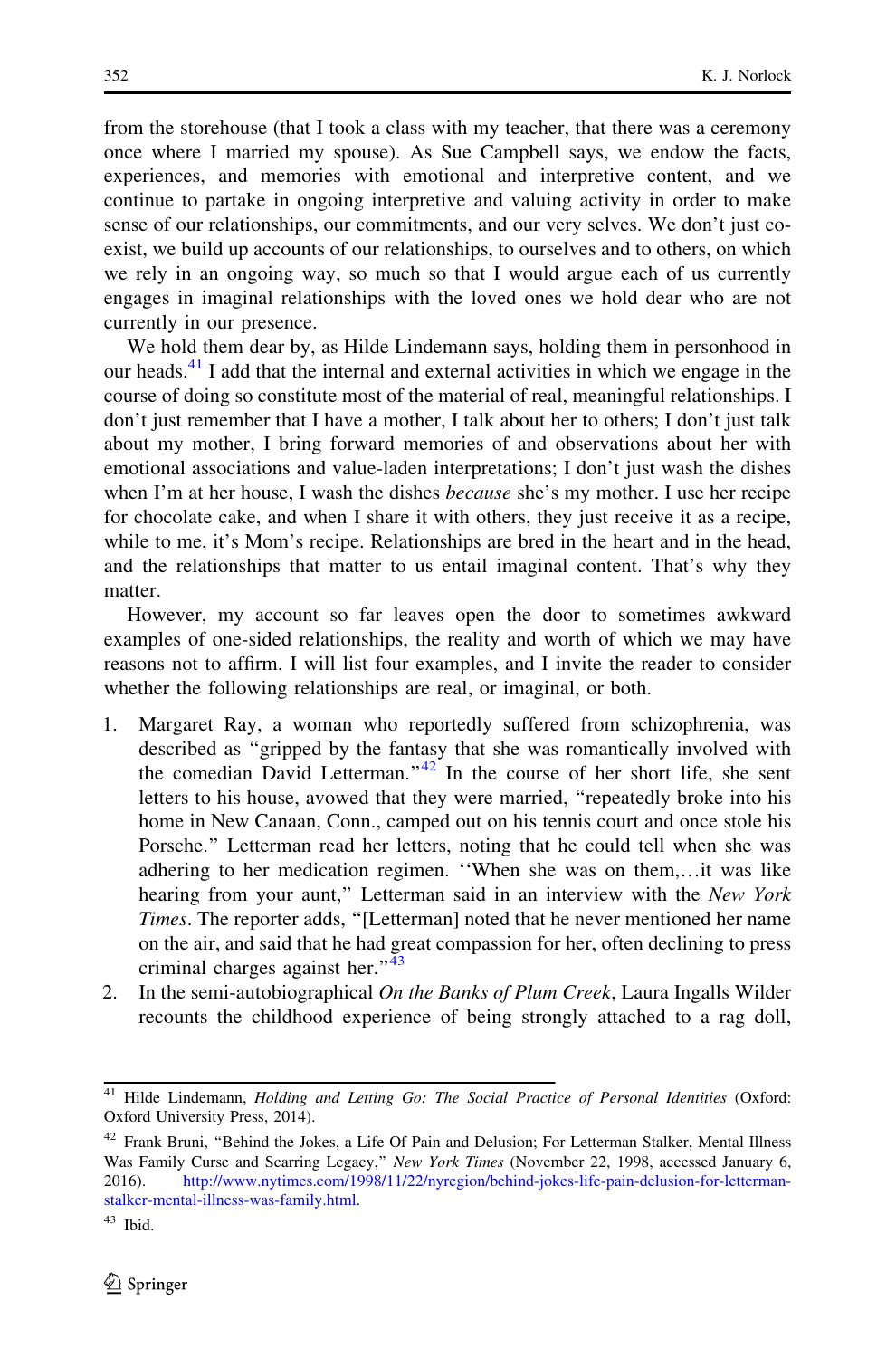"darling Charlotte," whom she "loved dearly" and kept clean and safe.<sup>44</sup> When a houseguest's younger child becomes attached to the doll, her mother presses Laura to let the child keep Charlotte. Laura does so reluctantly, and experiences grief at Charlotte's absence. On a walk some weeks later, she is horrified to find Charlotte in a half-frozen puddle, ''drowned,'' with an eye missing, and otherwise in disrepair.<sup>45</sup> She breaks Charlotte from the ice, and runs to her mother, who fixes the doll's features and appearance using new material from her rag bag. The two of them agree that ''it had been a terrible experience for Charlotte<sup>"46</sup>

- 3. In the movie Cast Away, Tom Hanks plays a character stranded alone on an island. Over the course of years, he falls into the habit of talking to a Wilsonbrand Volleyball, in one scene even responding to imagined criticisms or objections of ''Wilson'' to his entertainment of plans to commit suicide. In the course of a difficult escape from the island, battered by storms, Wilson is lost, and the main character, anguished upon realizing his loss, repeatedly cries his name.<sup>47</sup>
- 4. In the course of explaining her account of what it means to ''call the fetus into personhood,'' Hilde Lindemann describes the activities that many pregnant women engage in, arguing that ''the mother-to-be treats the fetus as if it had already attained personhood.<sup>48</sup> It's not uncommon in the course of a pregnancy, for example, for the woman to give the fetus a nickname (my first fetus was Oscar, although the baby turned out to be a girl) and all sorts of other activities, from furnishing a nursery to starting a college fund, are apt to take place in the months before the child is actually born." $49$

In all of the above examples, the relationships in which the central agents engage take, as their object, relata that one can aver exist, or at least assemblies of material that bear a relationship to the world of the agent. There is such a person as David Letterman, Laura Ingalls did possess a rag doll, the main character of Castaway drew a face on the surface of Wilson, and Hilde Lindemann was cultivating the growth and eventual personhood of the fetus that she nicknamed Oscar. All four of the agents in the above stories evidently engage in imaginal activities, attributing roles to the objects of their affection. All four of the agents would say, following Yourgrau, that they can name the relata and describe facts about them. Does the intuition to describe one or more of the above examples as imaginal but not real relationships tell against my argument that imaginal relationships with the dead are real, meaningful, valuable relationships?

 $49$  Ibid., p. 84.

<sup>&</sup>lt;sup>44</sup> Laura Ingalls Wilder, On the Banks of Plum Creek (London: Puffin Books, 1937/1965), p. 151.

<sup>45</sup> Ibid., p. 153.

<sup>46</sup> Ibid., p. 154.

<sup>&</sup>lt;sup>47</sup> Tom Hanks, *Cast Away* (film, performance). Directed by Robert Zemeckis. Hollywood, CA: Twentieth Century Fox, 2000.

<sup>&</sup>lt;sup>48</sup> Hilde Lindemann, "Miscarriage and the Stories we Live By," Journal of Social Philosophy, vol. 46, no. 1, 2015.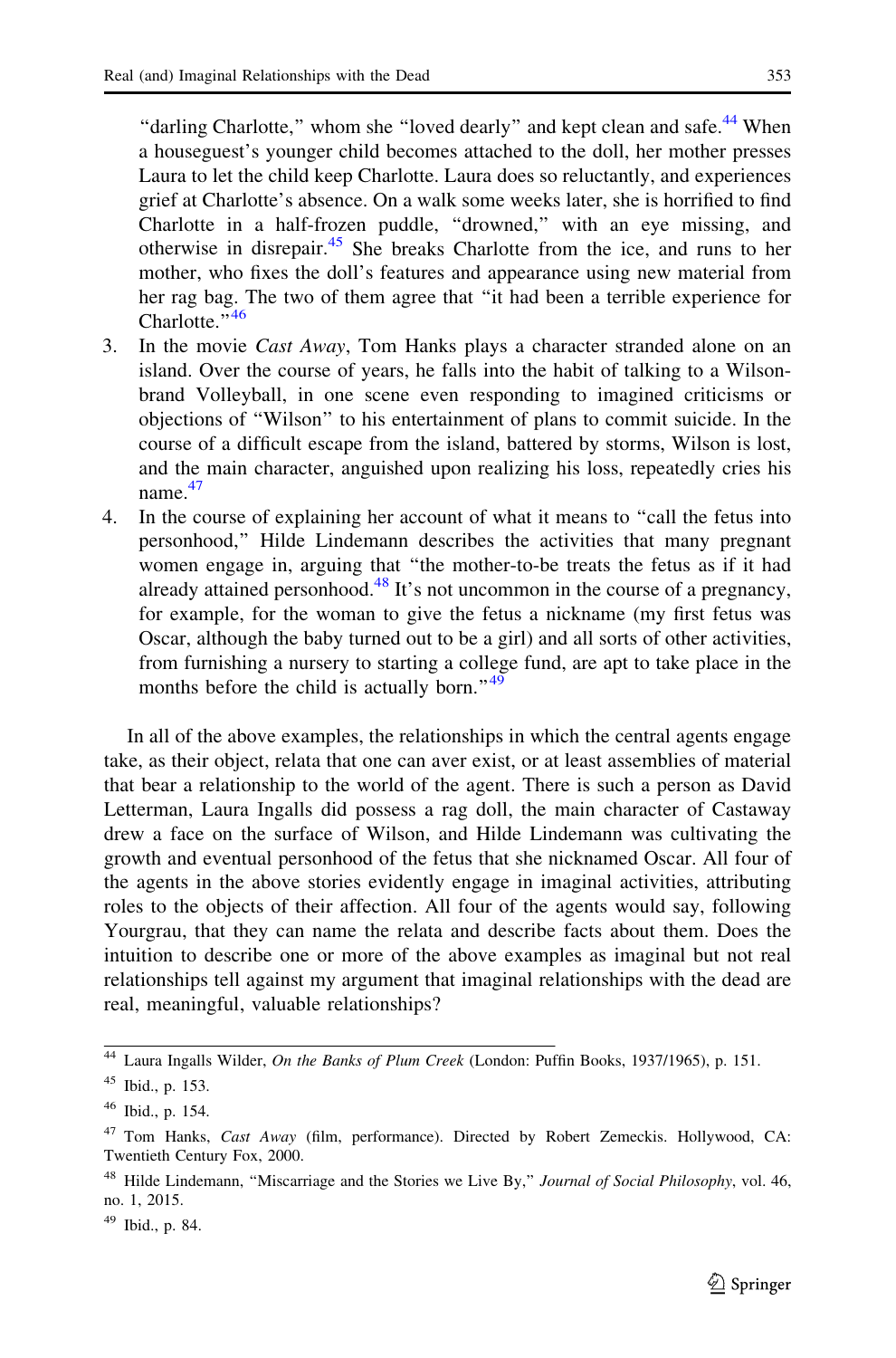Although the examples I consider point up the complexities involved in describing the different sorts of relationships that are possible, I find that the dissimilarities provide us with more reason to affirm imaginal relationships with the dead rather than less. Consider the first example. Arguably Ray and Letterman had a real relationship that can be said to be distinct from the imaginal love relationship that Ray maintained. They both undeniably recognized Ray's letters to Letterman as a form of communication, they knew that they shared physical spaces (sometimes simultaneously, usually not), and they each expressed emotional dispositions to see the other in a certain light. The real relationship of Ray and Letterman, sadly, uncomfortably co-existed with the imaginal relationship of romantic love that gripped Ray so powerfully, but was not supported by it. If anything, the real relationship that obtained, between the sometimes-compassionate celebrity and the sometimes-unmedicated housebreaker, persisted despite the imaginal content, rather than because of it.

Case 2 is more challenging, insofar as Laura's attachment to the doll is recognized by her mother as a reason to repair the doll and comfort the girl. Here the imaginal content does seem to contribute to the relational activities in the world, and I have little interest in arguing that Laura didn't really feel fondness. Instead, one could challenge case 2 on the grounds that a rag doll is not really an entity such as Connolly and Yourgrau identified. Without entirely recapping literature on the ship of Theseus, a project out of the scope of the present paper, I could escape the complications of Laura's attachment to Charlotte by arguing that unlike the nonexistent objects the dead may be, Charlotte is an existent bundle of rags and yarns but a conceptual object much more than an existent object. The qualities that made her Charlotte did not turn out to be the particular bits of yarn and rag that made up her features, since Laura's mother reconstituted Charlotte out of new materials. Indeed, if Laura's mother had concluded, that day, that it was necessary to replace 99% of the doll piece by piece, it is not clear that Laura would have ceased to think of her only doll as the object of her affection. The qualities that made Charlotte a precious being seem to reside in her literal singularity, and of course, Laura's attributions to Charlotte of experienced suffering and returned affection, the entirely fictional product of a lonely girl's wishful thinking. The relationship is more imaginal than real; regard for the rag doll borders on a Pegasuslike notional love.

A similar argument can be made about Wilson in Case 3, and it is just a bit more difficult to do so. Unlike Laura, the castaway is an adult. Unlike Ray, the castaway is not in the grip of a delusion during a difficult period in unmedicated schizophrenia. And unlike a doll of rag-and-yarn, Wilson is distinctive, with a face made of the castaway's own blood, an imprint made so accidentally that it is not easily replicated. What makes the friendship imaginary instead of merely imaginal resides in the material facts of, again, the attribution of the capacity for reciprocity to an object, the entirely fictional product of a lonely man's wishful thinking. The imaginal dialogues that the castaway has with the volleyball are not informed by memories of Wilson's words, mementos, or behaviors of Wilson's, since a nonliving object can offer none of these things.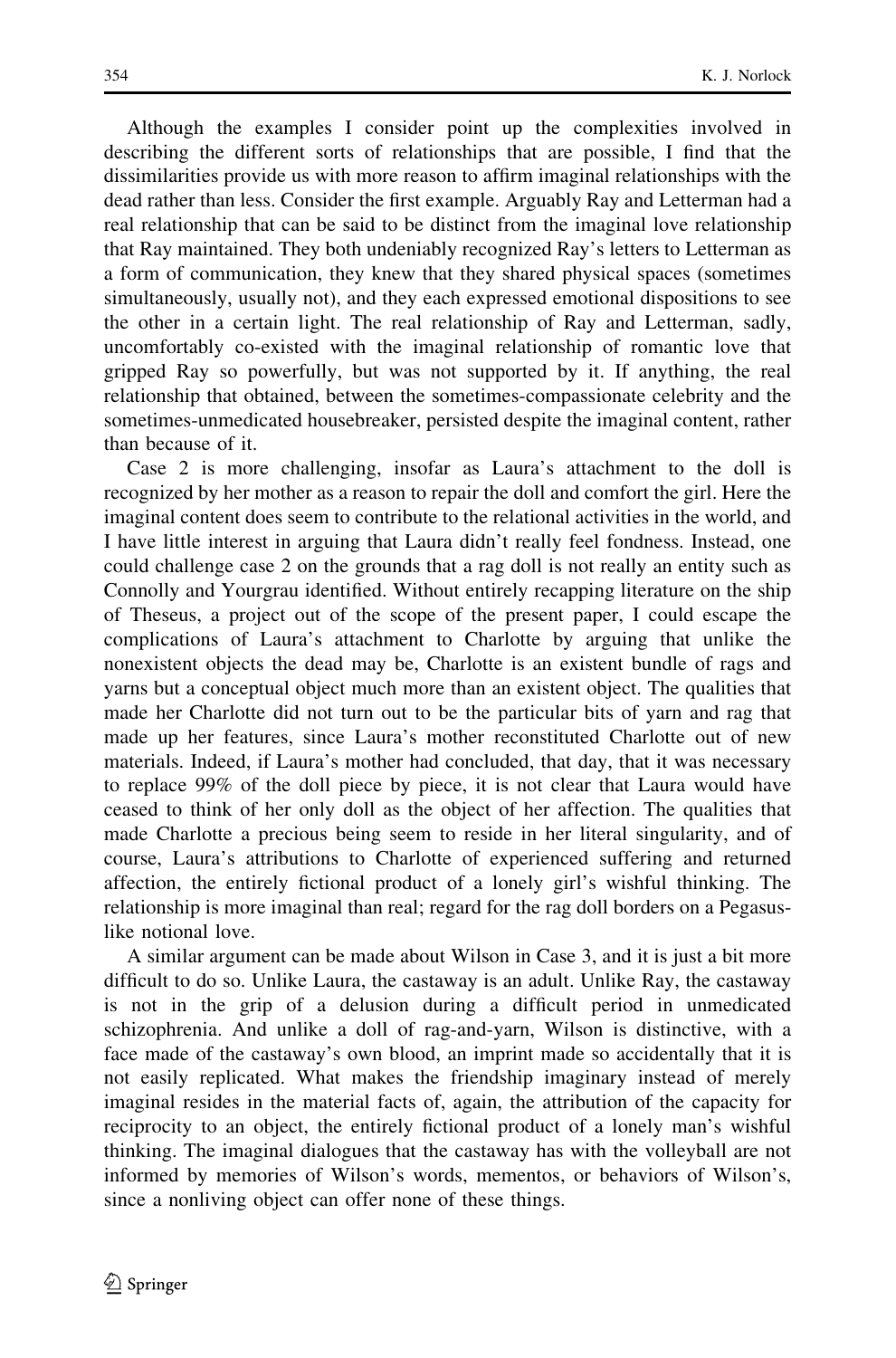Case 4 is the most complex example of the relationship overlapping the real and imaginal, because it is imaginal in ways that inform the real relationship, and yet exceed it. Lindemann wasn't wrong in believing herself pregnant, and the delight she expresses later in the same essay is continuous with the delight she takes in her daughter upon birth; she did not name the resulting daughter Oscar, because the nickname was the product of imaginal work that overran the actualities (in this case, the actuality of her preference for a feminine name in the event she had a girl). The imaginal relationship informs the real relationship and endows it with meaningfulness, even if the imaginal content overruns the facts. The example occurs in an article discussing miscarriage, in which Lindemann notes that ''miscarriages often occur because the fetus is so badly deformed that it cannot sustain personhood; the woman's calls to it are then of no avail."<sup>50</sup> In cases of miscarriage, it is even clearer that the imaginal may overlap and exceed the real at the same time. Some of the expectations and beliefs upheld in relationships– between living entities as well as between the living and their dead–may be dashed, but we would not then be justified in asserting that no real or meaningful relationship exists, or existed. The imaginal relationship is the reason that the real relationship is valuable to the bereaved, because we build up and rest our actions and attitudes on the importance of our memories and thoughts about the dead.

The implications of this account for relationships between the living are complex, since the above amounts to a view that the imaginal content of our most meaningful relationships is partially, and only partially, up to us. One may make commitments and then find it easier to hold them less dear when apart from the person to whom one committed; the conduct that a commitment might inform is meaningful to the person who endows the memory of the commitment with continued imaginal interpretations and import. One may pursue some self-deception that one really made any such commitments, despite the actuality of a living entity who continues to endow the memory of the past commitment with interpretive and imaginal import. And one might be wrong about the actualities; one may endow a shared meal and traded gossip with the imaginal content of friendship when the other diner endows it with no such importance. The importance of imaginal content to actual relationships makes it clearer why injunctions to ''get over'' someone often fail. One's attachment cannot be ordered away if the imaginal content is the reconstructive process of memory, and if the imaginally informed conduct that provides one with a feeling of closeness to the other is pursuant to the material presence, communications, or wishes of the beloved. Our imaginal content is not entirely up to us, because the memories and actualities of others are not up to us; our relationships and their import exceed what we can control.

## 3 Conclusion

In this essay, I took my project to be one of defending the coherence of a real, meaningful, imaginal relationship with a dead loved one, in part to justify to philosophers the arguments of counselors and bereaved persons that we ought not to

<sup>50</sup> Ibid., p. 89.